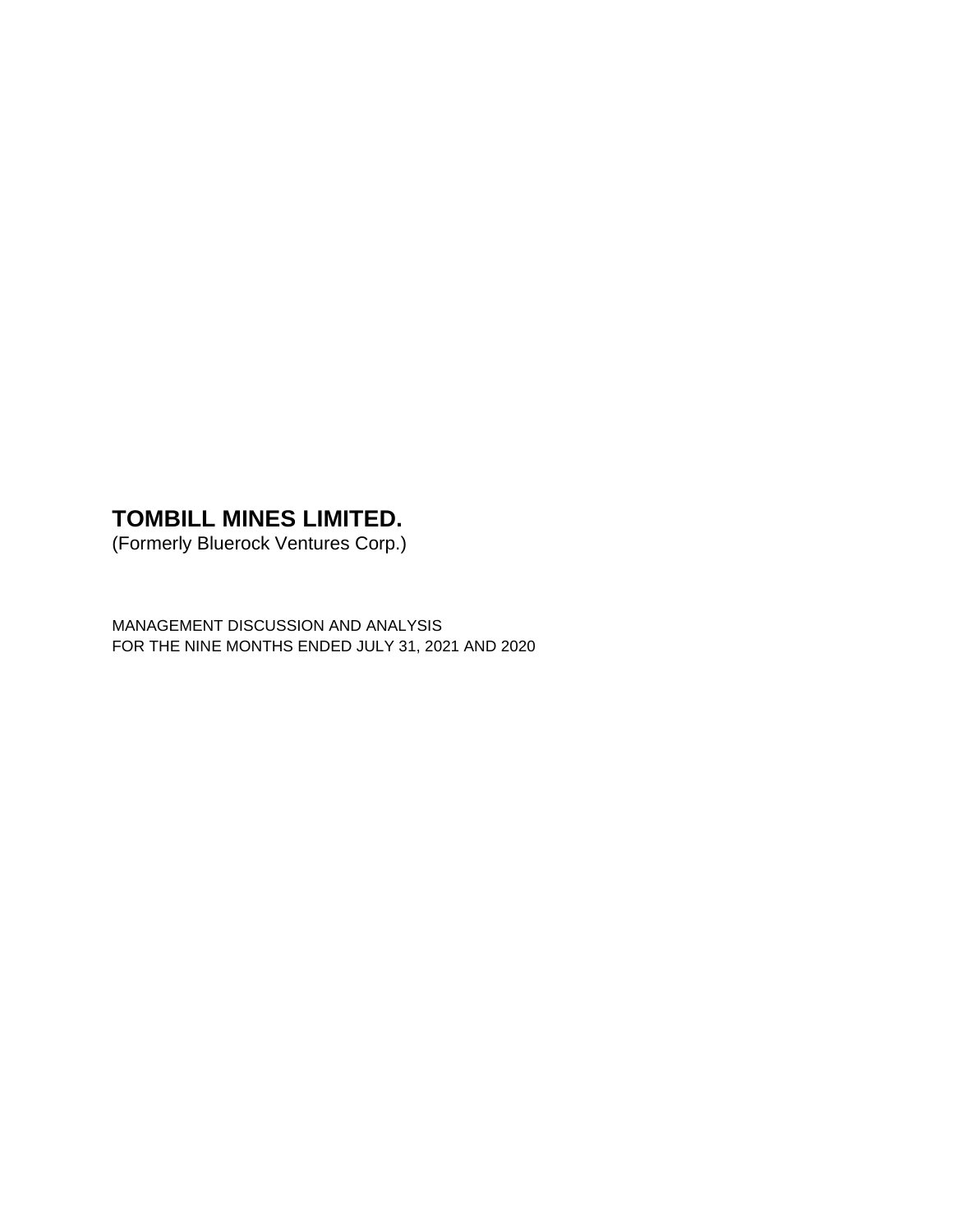## **TOMBILL MINES LIMITED**

(Formerly Bluerock Ventures Corp.) Management Discussion & Analysis For the nine months ended July 31, 2021 and 2020

## **1.1 Date**

This Management Discussion and Analysis ("MD&A") of Tombill Mines Limited (Formerly Bluerock Ventures Corp. or the "Company") has been prepared by management as of September 28, 2021 and should be read in conjunction with the condensed consolidated interim financial statements and related notes thereto of the Company for the nine months ended July 31, 2021 and 2020, which were prepared in accordance with International Accounting Standards using accounting policies consistent with International Financial Reporting Standards ("IFRS") as issued by the International Accounting Standards Board ("IASB") and International Financial Reporting Interpretations Committee ("IFRIC").

This MD&A contains forward-looking information which reflects management's expectations regarding the Company's growth, results of operation, performance and business prospects and opportunities. The use of words such as "anticipate", "continue", "estimate", "expect", "may", "will", "project", "should", believe", outlook", "forecast" and similar expressions are intended to identify forward-looking statements.

Forward-looking statements in this MD&A include, but not limited to, the Company's expectation of future activities and results, of its working capital needs and its ability to identify, evaluate and pursue suitable business opportunity. Forward-looking statements involve known and unknown risks, uncertainties and other factors that may cause actual results of events to differ materially from those anticipated in these forwardlooking statements. Readers should not put undue reliance on forward-looking information.

Historical results of operations and trends that may be inferred from the following discussions and analysis may not necessarily indicate future results from operations.

## **1.2 Over-all Performance**

The Company was incorporated by a Certificate of Incorporation issued pursuant to the provisions of the Business Corporations Act (British Columbia) on February 3, 2011.

On December 9, 2020, the Company completed a reverse takeover (RTO) transaction (the "Transaction") with Tombill Mines Ltd. The Company acquired 100% of the issued and outstanding common shares of Tombill Mines Ltd. in exchange for the issuance of common shares of the Company pursuant to an Amalgamation Agreement (the "Agreement") dated December 4, 2020. The Company completed a name change from "Bluerock Ventures Corp." to "Tombill Mines Limited" and will continue the business which was previously conducted by Tombill Mines Ltd. (the "Resulting Issuer"). Tombill commenced trading on the TSX Venture Exchange (the "TSXV") under the trading symbol "TBLL" on December 15, 2020, the Resulting Issuer is a Tier 2 resource Issuer.

Upon completion of the Transaction, the Company owns various mineral exploration and past-producing gold properties in the Geraldton and Beardmore region, Ontario. Tombill Mines' primary business is mineral exploration, primarily gold. It has 74 claims; of which 60 are owned and patented; 5 leased; and 9 where it owns the mineral rights. Of these, Tombill Mines Main Group (the "Property") comprises 54 owned patents, and 4 mineral rights.

The Company's RTO Transaction was done by way of a three-cornered amalgamation among the Company, Tombill Mines Ltd, and Tombill Exploration Ltd. ("Subco"), which had been incorporated as a wholly-owned subsidiary of the Company for purposes of facilitating the Transaction. Pursuant to the Agreement, each shareholder of the Tombill Mines Ltd. received 1 Resulting Issuer share for each share of Tombill Mines Ltd. held. Accordingly, an aggregate of 93,220,000 Resulting Issuer shares were issued to the shareholders of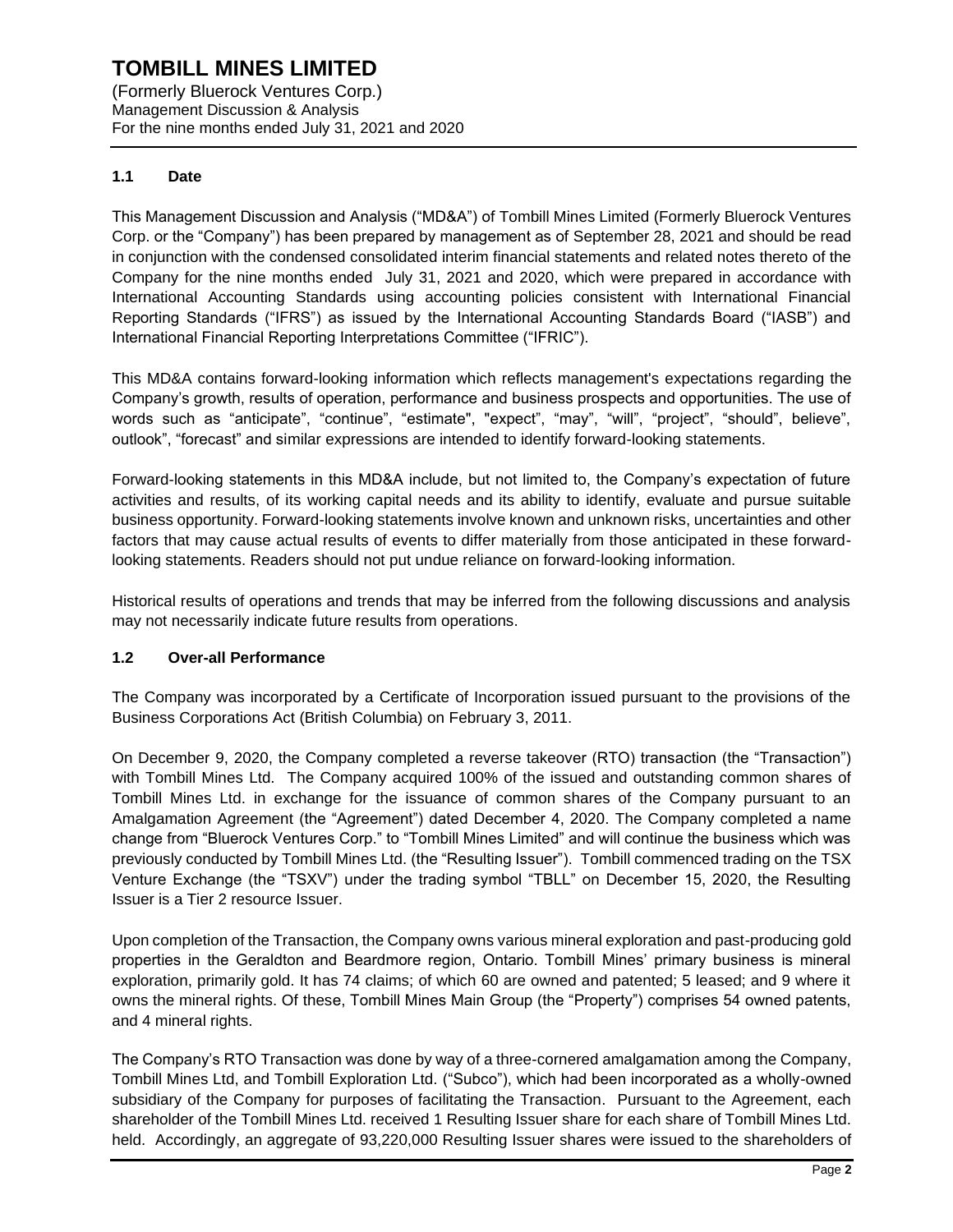## **TOMBILL MINES LIMITED**

(Formerly Bluerock Ventures Corp.) Management Discussion & Analysis For the nine months ended July 31, 2021 and 2020

Tombill Mines Ltd. Pursuant to the Agreement, the shareholders of the Tombill Mines Ltd. owned 64% of the Company and, as a result, the Transaction is considered a reverse acquisition of the Company by Tombill Mines Ltd. Following the Transaction, the Reporting Issuer will continue Tombill Mines Ltd's business whose name was changed to "Tombill Mines Limited", with the Amalco operating under the name "Tombill Exploration Ltd."

On July 28, 2021 the Company announced the appointment of Tom Rowcliffe as its new chief financial officer, replacing John Alexander.

## **Overall performance**

## **2021 Exploration Program**

On January 11, 2021, the Company started its drilling program at the Property, following the appointment of Forage M3 Drilling Services Inc. ("Forage M3") and Nordmin Engineering Ltd. ("Nordmin") to undertake drilling and exploration. The program focuses on defining extension and continuity and additional zones that may continue onto the Tombill Main group property. The initial drill holes are directly adjacent to the Hardrock Project claim border.

In May, 2021, the drilling contractor Forage M3 were replaced by Rodren Drilling Ltd. ("Rodren") and Nordmin have been replaced by an in-house exploration management team based in Geraldton.

The drilling program consists of 2 phases:

Phase 1 plan comprises: 15 drill holes (5 hub-holes + 10 daughter holes) campaign over ~16,000 m and Phase 2 plan comprises: 63 drill holes campaign over ~70,000 m

## **Exploration and Drilling Highlights**

- Fully funded Phase 1 exploration and drilling program at Tombill MainGroup started early January
	- $\circ$  Phase One drilling is ongoing with a total of more than 11 km completed on 7 parent holes and 7 daughter wedge holes;
	- o Hole TB21-005A, a wedge hole drilled from mother hole TB21-005, returned 6.23 grams per tonne (gpt) gold over 13.3 metres (m) confirming Hardrock's robust F-Zone extends onto its flagship property;
	- $\circ$  This intercept is situated approximately 250m west of the eastern property boundary with the neighboring Hardrock mine;
	- $\circ$  The Company believes this intercept cuts the lower third of the 150m tall F-Zone target, and therefore commenced wedge holes to better test the full breadth and height of this mineralized zone;
	- o TB21-005B was drilled to test the F-Zone 50m above the TB21-005A intercept. The drill hole intersected the F-Zone with 4.1m of 8.15 gpt Au with multiple VG specks.
	- $\circ$  TB21-005C was wedged from TB21-005. The drill hole was abandoned due to excessive deviation from plan.
	- $\circ$  TB21-005D was wedged from TB21-005. The drill hole was abandoned due to excessive deviation from plan.
	- o Hole TB21-005E, a wedge hole drilled from mother hole TB21-005, returned 5.29 grams per tonne (gpt) gold over 8.0m (metres) from the targeted F-Zone. A second interval of 13.88 gpt gold over 2.0m was encountered somewhat deeper in a new mineralized structure deemed the F2-Zone.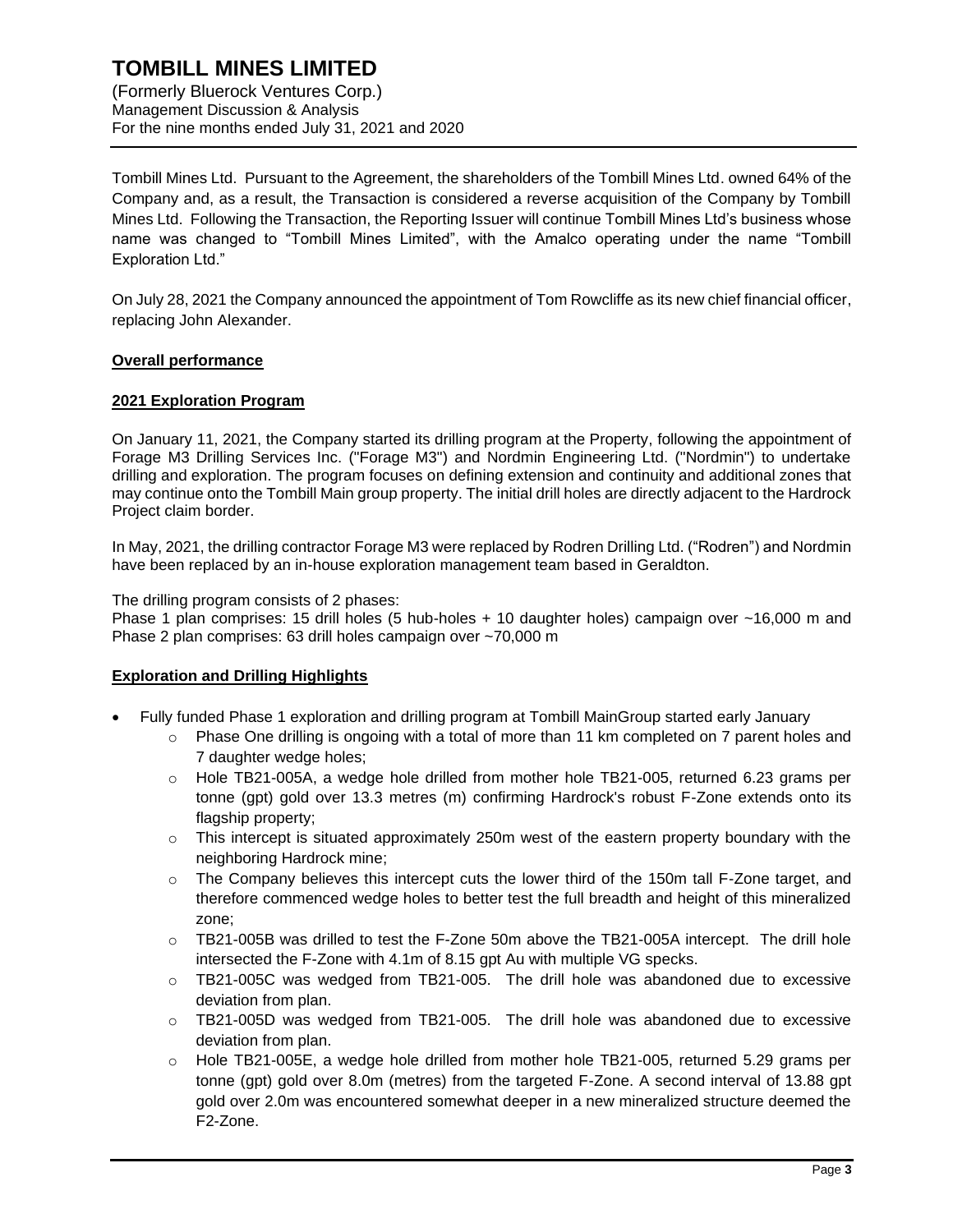(Formerly Bluerock Ventures Corp.) Management Discussion & Analysis For the nine months ended July 31, 2021 and 2020

- $\circ$  F-Zone remains wide open down-plunge to the west and will soon be tested by hole TB21-006, a 150m step-out to the west of TB21-005; and
- $\circ$  The F-Zone intercepts encountered indicate this body of mineralization is back in its original trajectory and should remain so further to the west.
- Unmanned Aerial Vehicle-Magnetometer Survey ("UAV-MAG Survey") carried out in February to cover high priority targets on the Tombill MainGroup
	- $\circ$  Utilized to create new near-surface targets, based on refolded lithologies and east-west structures oblique to regional foliation.
- Surface exploration program
	- $\circ$  Surface stripping and sampling program is underway and 7 target areas have been stripped;
	- o Multiple new targets identified from recently collected airborne magnetics data; and
	- $\circ$  Grab samples from the East Porphyry Zone returned 24.3 and 14.9 grams per tonne (gpt).
- Near surface drilling program
	- o A near-surface drill program started in September 2021 on Tombill Main Group's Talmora target located in the northeast corner of the property in areas surrounding a past producing Talmora gold mine. To date, two holes have been completed in the 300 to 450 metre range, and a third hole is currently in progress. The target is a broad zone believed to have potential for disseminated mineralization. The following table summarizes the Company's exploration and evaluation expenditures with respect to its projects.

#### **Acquisition costs:**

| Balance, October 31, 2019 and 2020 | \$ |           |
|------------------------------------|----|-----------|
| Deferred exploration costs:        |    |           |
| Camp and site costs                | \$ | 51,731    |
| <b>Drilling</b>                    |    | 2,329,794 |
| Geochemical                        |    | 59,066    |
| Geological                         |    | 489,192   |
| Geophysical                        |    | 80,932    |
| Other consultation costs           |    | 59,552    |
| Travel                             |    | 61,308    |
| <b>Balance, July 31, 2021</b>      | S  | 3,131,574 |
| Total:                             |    |           |
| Total, October 31, 2020            | \$ |           |
| <b>Total, July 31, 2021</b>        | \$ | 3,131,575 |

The outbreak of the novel strain of coronavirus, specifically identified as "COVID-19", has resulted in a widespread health crisis that has affected economies and financial markets around the world resulting in an economic downturn. This outbreak may also cause resource shortages, increased difficulty in raising capital, increased government regulations or interventions, all of which may negatively impact the business, financial condition or results of operations of the Company. The duration and impact of the COVID-19 outbreak is unknown at this time and it is not possible to reliably estimate the length and severity of these developments.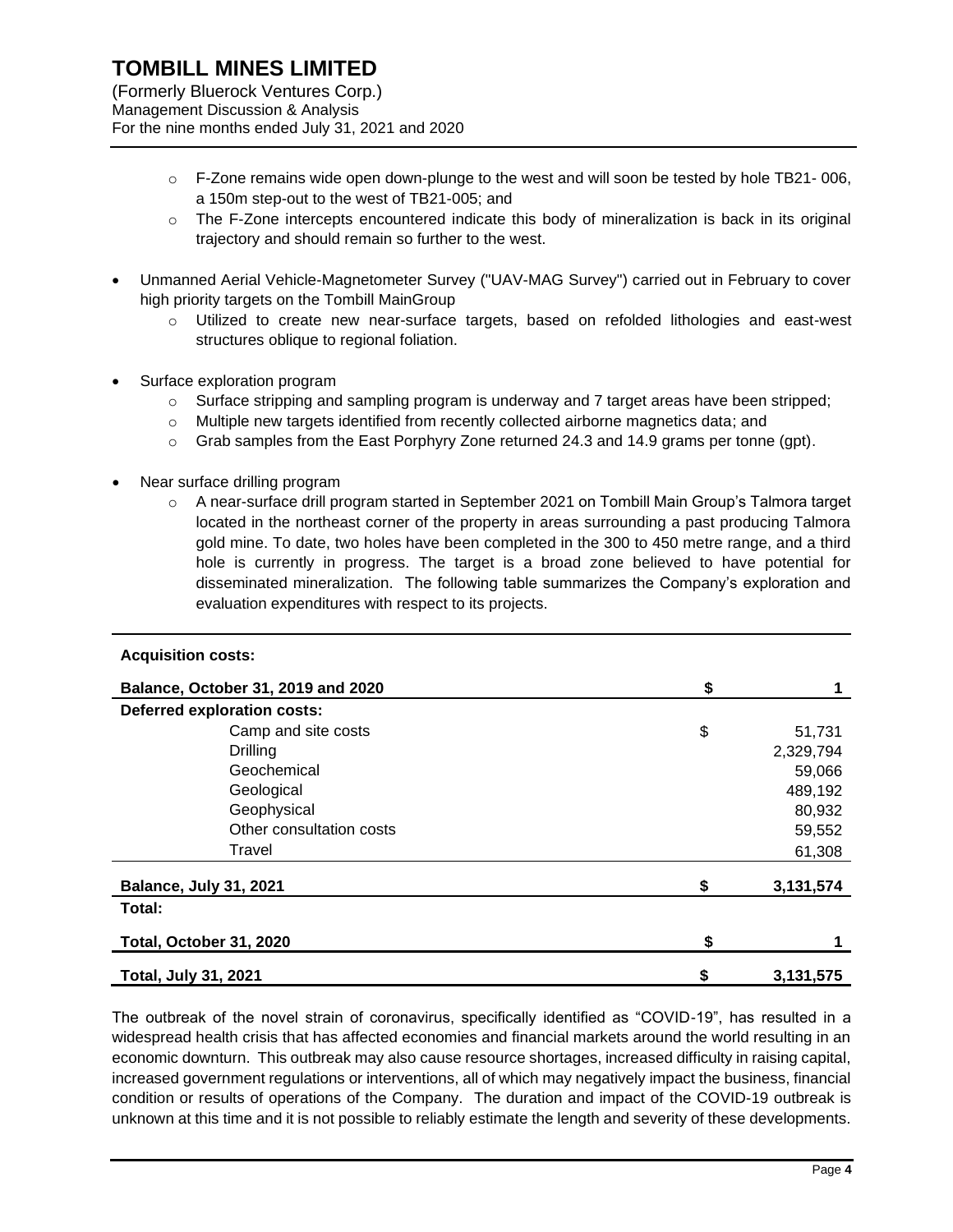## **1.3 Selected Annual Information**

|                               | October 31, 2020 |    | October 31, 2019 |    | October 31, 2018 |
|-------------------------------|------------------|----|------------------|----|------------------|
| Net Loss*                     | \$<br>(253, 505) | \$ | (53, 517)        | \$ | (65, 522)        |
| Loss per share                | \$<br>(0.00)     | \$ | (0.00)           | S  | (0.00)           |
| Total assets                  | \$<br>58.346     | S  | 50,924           | S  | 38,096           |
| Total long term liabilities   | \$<br>Nil        | \$ | Nil              | \$ | Nil              |
| Cash dividends declared per   |                  |    |                  |    |                  |
| share for each class of share | \$<br>Nil        | S  | Nil              | \$ | Nil              |

\* The increase in net loss for fiscal year 2020 was due to increased professional fees in connection to the Company's financings and the Transaction

## **1.4 Results of Operations**

## *Nine months ended July 31, 2021 and 2020*

During the nine months ended July 31, 2021, the Company reported a net loss of \$5,425,280 or \$0.039 per share as compared to a net loss of \$46,126 or \$0.00 per share during the same quarter in fiscal 2020, an increase in net loss of \$5,379,154.

The increase in net loss was primarily due to share-based payments valued at \$3,305,075 issued to management and directors for service rendered. In addition, a listing expense of \$1,775,134 was recorded in connection to the Transaction.

During the nine months ended July 31, 2021, the Company reported accrued interest income earned on the Company's cash deposits and short-term investment of \$6,469 (2020 - \$Nil), a recovery on its exploration and evaluation assets relating to an easement granted to an arm's length party of \$750,000, and a recovery of deferred income tax of \$239,750 (2020 - \$Nil).

During the nine months ended July 31, 2020, the Company was inactive until the completion of the Transaction.

In addition to the above, the Company recorded an increase in net loss due to increases in:

- share-based compensation of \$411,371 recorded on the vested portion of options granted to certain directors, officers, and consultants of the Company. No options were granted in the comparative period last year;
- marketing expense of \$244,406 incurred in connection to the Company's marketing campaign for investor awareness;
- regulatory and transfer agent fee of \$31,322 for listing and filing fees and transfer agent services to maintain the Company's share registry;
- administrative expense of \$100,142 in connection to an administrative agreement;
- rent expense of \$25,773 for the Company's UK office;
- consulting fee of \$366,269 for management salaries and other consulting services; and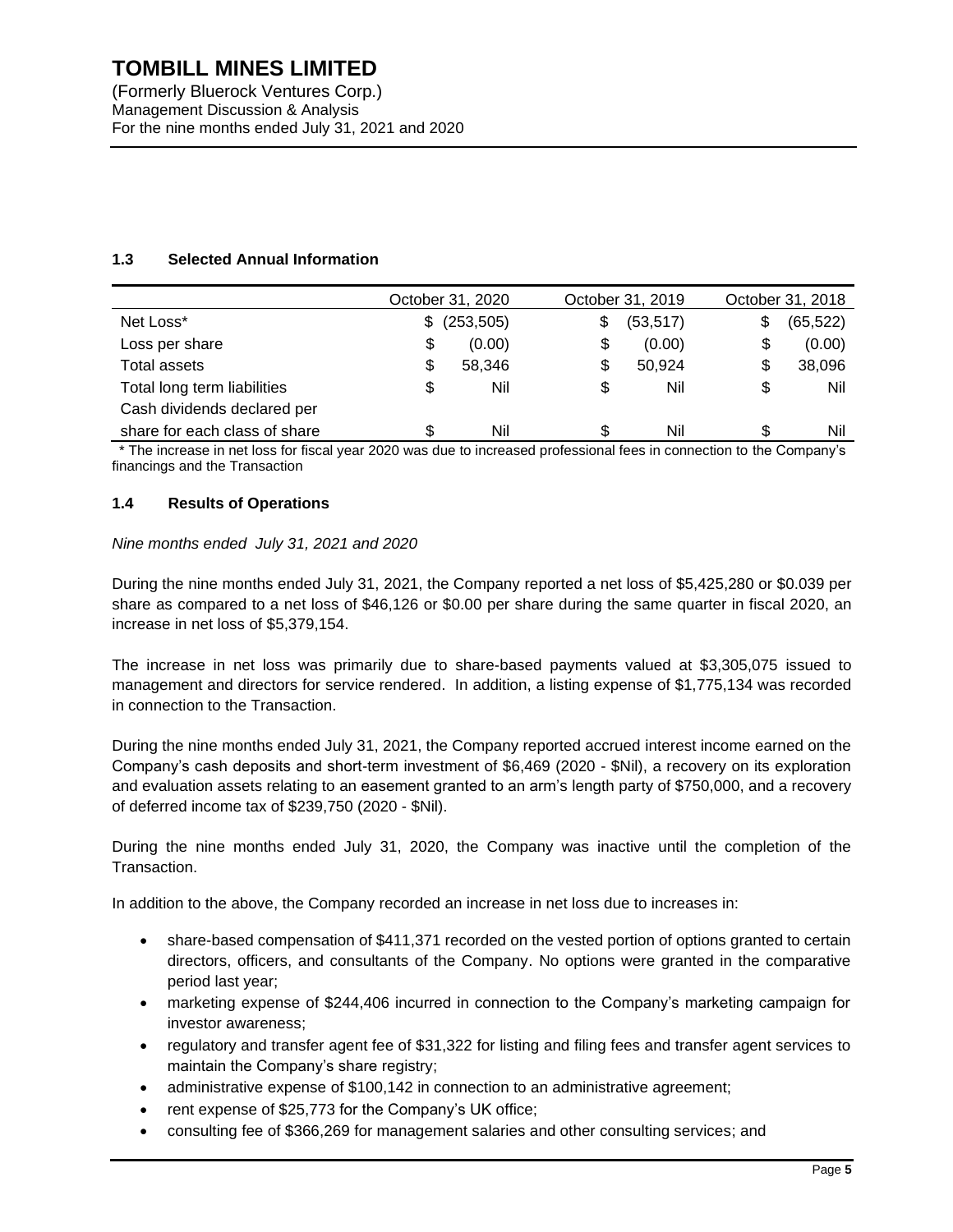• professional fees of \$90,784 for prior year audit fees billed in the current period and legal services for securities matters, exploration contract matters and general corporate matters.

## *Three months ended July 31, 2021 and 2020*

During the three months ended July 31, 2021, the Company reported a net loss of \$393,061 or \$0.00 per share as compared to a net loss of \$7,691 or \$0.00 per share during the same quarter in fiscal 2020, an increase in net loss of \$356,638.

The increase in net loss was primarily due to increase in operating expenses by \$507,197 as the Company was inactive during the comparative period in July 31, 2020 until the completion of the Transaction.

#### General and administration expenses

The following expense categories contributed to the increase in operating expense by \$507,197 in the three months ended July 31, 2021:

- share-based compensation of \$142,533 recorded on the vested portion of options granted to certain directors, officers, and consultants of the Company. No options were granted in the comparative period last year;
- marketing expense of \$120,857 incurred in connection to the Company's marketing campaign for investor awareness;
- regulatory and transfer agent fee of \$5,899 for listing and filing fees and transfer agent services to maintain the Company's share registry;
- administrative expense of \$55,803 in connection to an administrative agreement;
- rent expense of \$15,124 for the Company's UK office;
- consulting fee of \$138,167 for management salaries and other consulting services; and
- professional fees of \$17,158 for legal services for exploration contract matters.

During the three months ended July 31, 2021, the Company reported accrued interest income earned on the Company's cash deposits and short-term investment of \$2,448 (2020 - \$Nil) and income related to the write off of an over accrual of listing expense in a prior quarter of \$8,275 (2020 - \$Nil).

## **1.5 Summary of Quarterly Results**

The following is a summary of financial information concerning the Company for each of the eight last reported quarters.

| Quarter ended    | Interest and other Income | Loss            | Loss per share |
|------------------|---------------------------|-----------------|----------------|
| July 31, 2021    | \$<br>2,448               | \$<br>(393,061) | \$<br>(0.00)   |
| April 30, 2021   | 2,622                     | (395, 751)      | (0.00)         |
| January 31, 2021 | 751,399                   | (4,636,468)     | (0.04)         |
| October 31, 2020 | Nil                       | (207, 652)      | (0.00)         |
| July 31, 2020    | Nil                       | (7, 418)        | (0.00)         |
| April 30, 2020   | Nil                       | (28, 733)       | (0.00)         |
| January 31, 2020 | Nil                       | (9,703)         | (0.00)         |
| October 31, 2019 | Nil                       | (21,379)        | (0.00)         |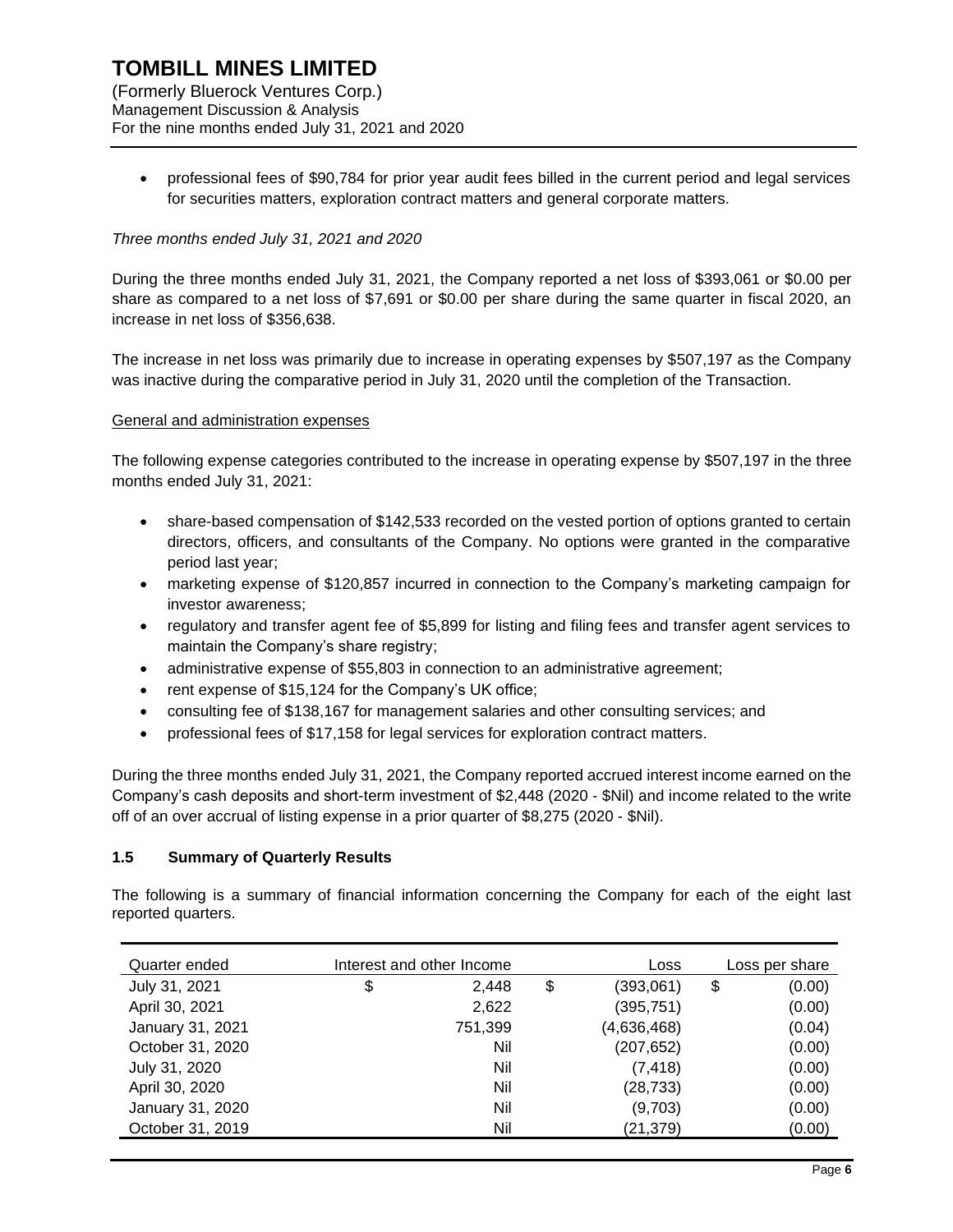| <b>Quarter Ended</b> | <b>Summary of Results</b>                                                                                                                  |
|----------------------|--------------------------------------------------------------------------------------------------------------------------------------------|
| July 31, 2021        | Loss included share-based compensation for vested portion of stock<br>options granted and operating expenses.                              |
| April 30, 2021       | Loss included share-based compensation for vested portion of stock<br>options granted and operating expenses subsequent to the Transaction |
| January 31, 2021     | Loss included share-based payment in connection to service rendered<br>and listing expenses in connection to the RTO                       |
| October 31,2020      | Loss included expenses in connection to RTO and private placement                                                                          |

Over the past eight fiscal quarters, the significant variances were as follows:

#### **1.6/1.7 Liquidity and Capital Resources**

The Company reported a working capital of \$3,973,638 at July 31, 2021 compared to a working capital deficiency of \$278,436 at October 31, 2020, representing an increase in working capital of \$4,252,074 as a result of funds raised from its flow-through and non-flow-through private placements. As at July 31, 2021, the Company had cash on hand of \$3,126,829 compared to \$47,670 as at October 31, 2020. Management believes that the Company has sufficient funds to meet its current obligations as they become due but additional funds will be required to complete the second phase of the exploration program and management intends to raise further capital towards the end of 2021.

During the nine months ended July 31, 2021, the Company utilized its cash and cash equivalents as follows:

- (a) the Company used  $$1,297,040$  (2020  $$43,181$ ) of its cash in operating activities;
- (b) exploration expenditures during the period were \$1,519,692 compared to \$Nil during the same period of the previous fiscal year, the increase was a result of the Company's exploration program at patented property within Ontario's Geraldton Gold Camp which commenced in the current period;
- (c) the Company purchased equipment for \$16,827 during the current period compared to \$Nil for the comparative period last year;
- (d) the Company received net proceeds of \$7,831,628 from its flow-through and non flow-through private placements;
- (e) the Company invested \$2,000,000 (October 31, 2020 \$Nil) into short term GIC investments; and
- (f) the Company acquired net cash of \$81,090 on the Transaction.

The Company's current assets excluding cash consisted of the following:

|                                     | July 31, 2021 | October 31, 2020 |  |  |
|-------------------------------------|---------------|------------------|--|--|
| <b>GIC</b> investments              | \$2,000,000   | S                |  |  |
| Government sales tax credits        | 424,630       | 10.675           |  |  |
| Accrued interest on GIC investments | 5.604         |                  |  |  |
| Prepaid expenses                    | 112,406       |                  |  |  |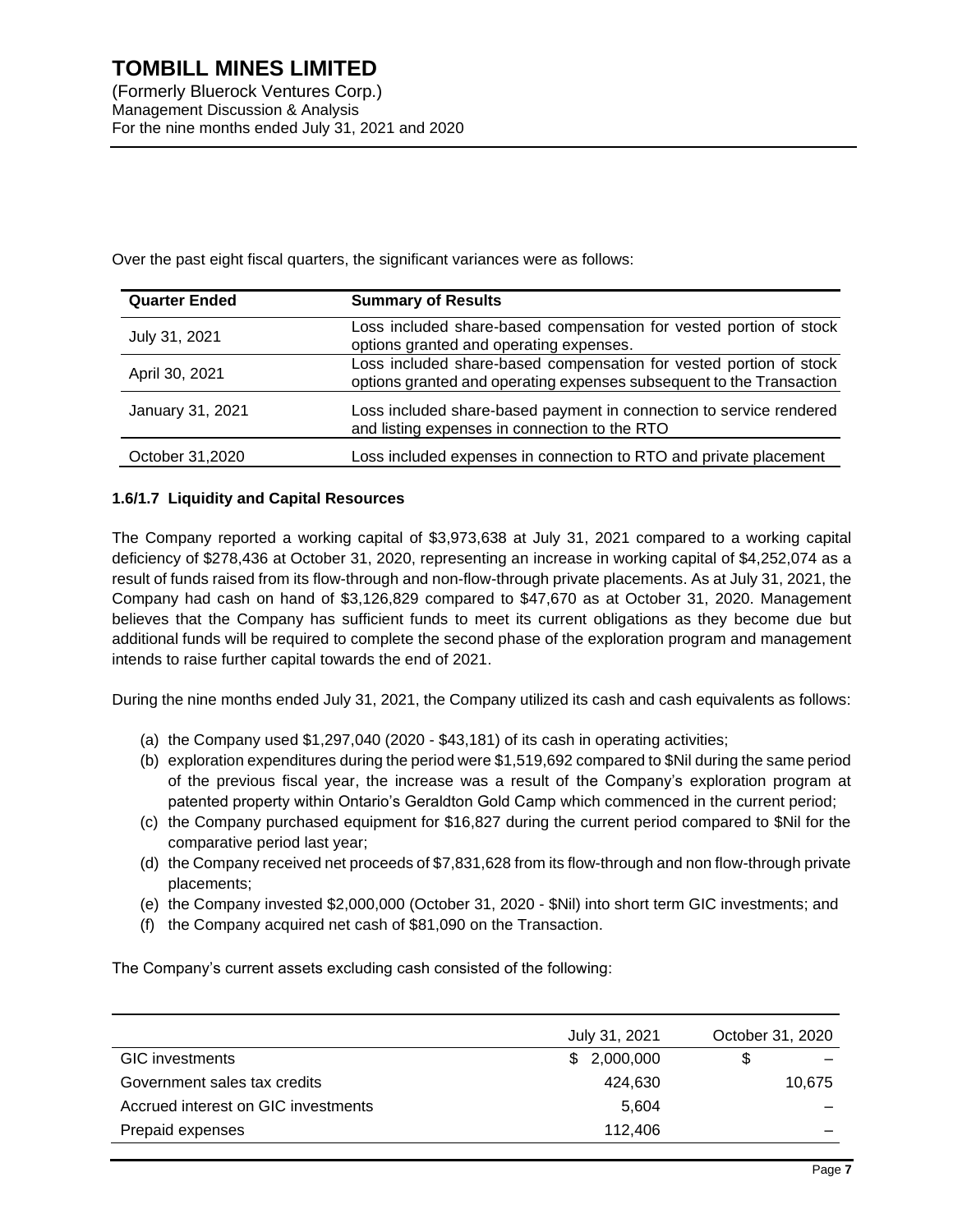As of July 31, 2021, the Company held GIC investments totaling \$2,000,000 (October 31, 2020 - \$Nil) with accrued interest of \$5,604 (October 31, 2020 - \$Nil). The GIC investments yield a fixed interest rates of 0.45% (October 31, 2020 – Nil) and are fully redeemable.

Current liabilities as at July 31, 2021 consisted of the following:

- (a) trade payables and accrued liabilities of \$1,695,831 (October 31, 2020 \$196,780);
- (b) amounts due to related parties of \$Nil (October 31, 2020 \$140,001); and

The other sources of funds potentially available to the Company are through the exercise of outstanding convertible securities as discussed in *1.15 – Other Requirements – Summary of Outstanding Share Data*. There can be no assurance, whatsoever, that any or all these outstanding exercisable securities will be exercised.

The Company is exposed to various financial instrument risks and assesses the impact and likelihood of this exposure.

These risks include liquidity risk, credit risk, currency risk, and interest rate risk. Where material, these risks are reviewed and monitored by the Board of Directors.

## a) Liquidity Risk

Liquidity risk arises through the excess of financial obligations over available financial assets due at any point in time. The Company's objective in managing liquidity risk is to maintain sufficient readily available reserves in order to meet its liquidity requirements at any point in time. The Company achieves this by maintaining sufficient cash and cash equivalents. As at July 31, 2021, the Company was holding cash deposits of \$3,126,829 (October 31, 2020 - \$47,670) to settle current liabilities of \$1,695,831 (October 31, 2020 - \$336,781). Management believes it has sufficient funds to meet its current obligations as they become due and to fund its exploration projects and administrative costs.

#### b) Credit Risk

Credit risk is the risk of potential loss to the Company if the counterparty to a financial instrument fails to meet its contractual obligations. The Company's credit risk is primarily attributable to cash and investments. The Company maintains its cash with high-credit quality financial institutions, thus limiting its exposure to credit risk on such financial assets.

The Company's secondary exposure to credit risk is on its receivables. This risk is minimal as receivables consist primarily of refundable government sales taxes and interest accrued on GIC investments.

#### *Market risk*

Market risk is the risk of loss that may arise from changes in market factors such as interest rates, foreign exchange rates, and commodity and equity prices. These fluctuations may be significant and the Company, has exposure to these risks.

#### i) Interest Rate Risk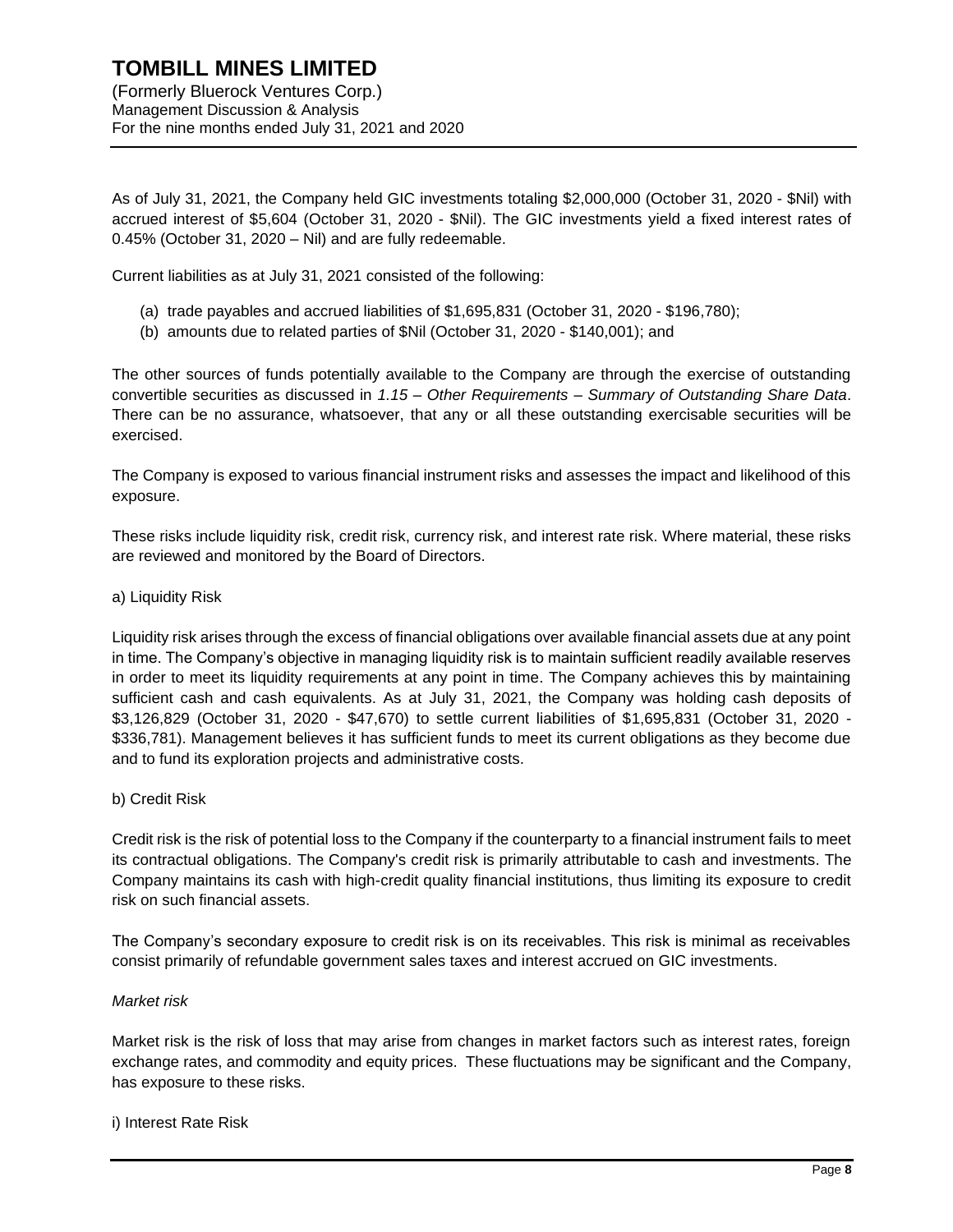**TOMBILL MINES LIMITED** (Formerly Bluerock Ventures Corp.) Management Discussion & Analysis For the nine months ended July 31, 2021 and 2020

The Company's exposure to interest rate risk arises from the interest rate impact on its cash and investments. The Company's practice has been to invest cash at floating rates of interest, in cash equivalents, in order to maintain liquidity, while achieving a satisfactory return for shareholders. There is minimal risk that the Company would recognize any loss as a result of a decrease in the fair value of any guaranteed bank investment certificates and cash as they are generally held with large financial institutions.

## ii) Currency Risk

The Company operates in Canada and is therefore not exposed to significant foreign exchange risk arising from transactions denominated in a foreign currency.

iii) Price Risk

The Company is exposed to price risk with respect to commodity and equity prices. Equity price risk is defined as the potential adverse impact on the Company's earnings due to movements in individual equity prices or general movements in the level of the stock market. Commodity price risk is defined as the potential adverse impact on earnings and economic value due to commodity price movements and volatilities. The Company closely monitors certain commodity prices, individual equity movements, and the stock market to determine the appropriate course of action to be taken by the Company.

## **1.8 Off-Balance Sheet Arrangements**

The Company does not utilize off-balance sheet arrangements.

## **1.9 Transactions with Related Parties**

Key management personnel includes persons having the authority and responsibility for planning, directing, and controlling the activities of the Company as a whole. Key management personnel comprise of the directors of the Company, executive and non-executive, and officers.

The remuneration of the key management personnel during the nine months ended July 31, 2021 and 2020 were as follows:

| July 31                                                                   | 2021    |   | 2020 |
|---------------------------------------------------------------------------|---------|---|------|
| <b>Chief Executive Officer</b>                                            | 107.444 | S |      |
| Former Chief Financial Officer*                                           | 99.238  |   |      |
| Total                                                                     | 206.682 |   |      |
| *John Alexander stepped down as Chief Financial Officer on July 28, 2021. |         |   |      |

During the nine months ended July 31, 2021, the Company:

- (i) Paid or accrued \$42,400 (2020 \$Nil) for consulting services provided by Ian Stalker, a former director and officer of the Company.
- (ii) Prior to the completion of the Transaction, 7,236,001 common shares were issued for consulting services at a fair value of \$1,085,400 to a Trust in which Adam Horne, a director and officer of the Company, is a beneficiary of.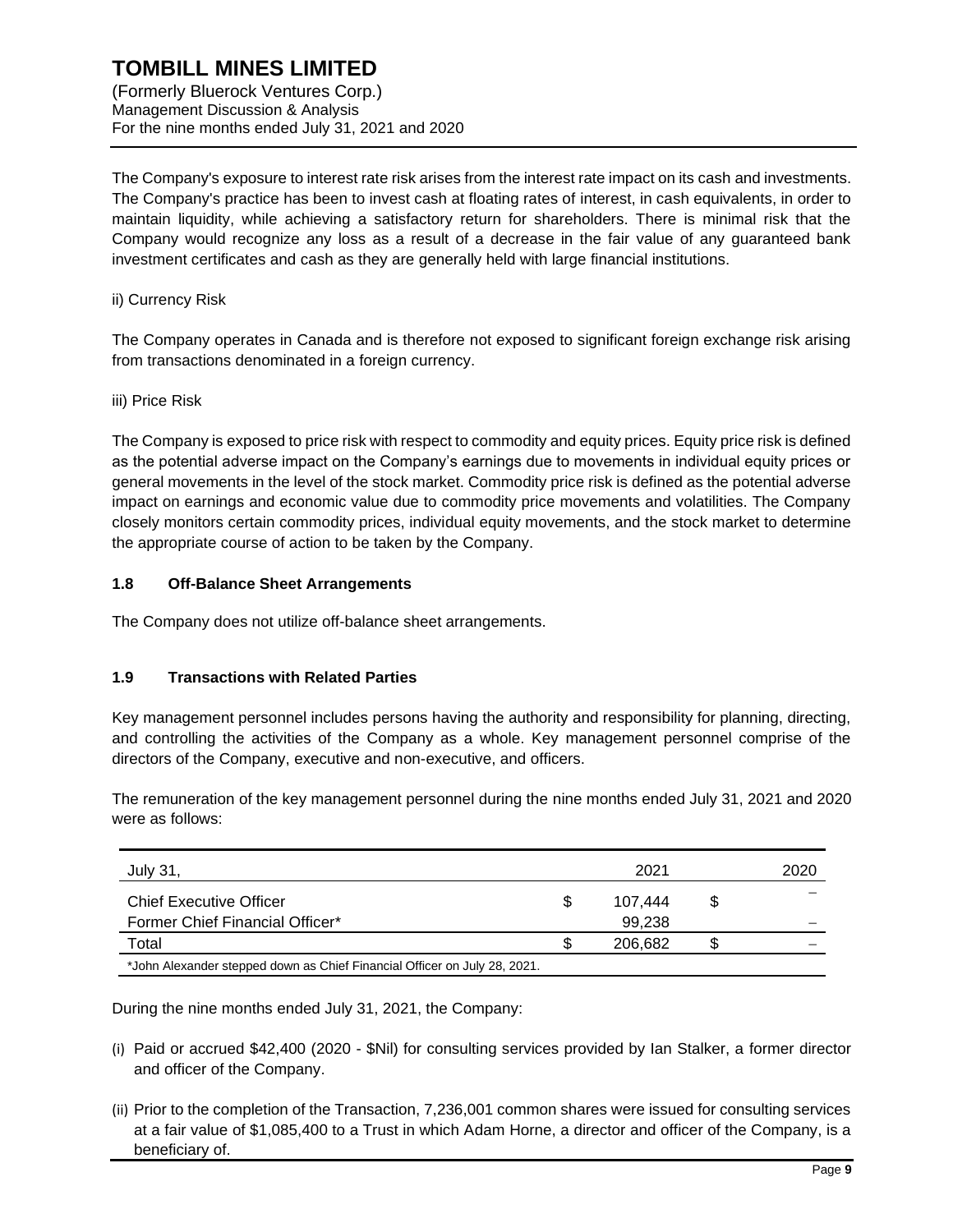- (iii)Prior to the completion of the Transaction, 4,932,610 common shares were issued for consulting services at a fair value of \$739,892 to a company controlled by Ian Stalker, a former director and officer of the Company.
- (iv)Recognized an aggregate of \$346,839 (2020 \$Nil) in share-based compensation on the vested portion of stock options granted to directors and officers of the Company.

During the six months ended July 31, 2020, the Company was inactive until the completion of the Transaction.

As at July 31, 2021, \$Nil (October 31, 2020 - \$140,001) is owed to shareholders of the Company. These balances are non-interest bearing with no specific terms of repayment and are unsecured.

As at July 31, 2021, \$13,333 (October 31, 2020 - \$Nil) in consulting fees was advanced to a director and officer of the Company. This amount is included under prepaid expenses.

## **1.10 Subsequent Events**

Subsequent to July 31 2021, the Company:

- (i) granted a total of 300,000 stock options to an employee of the Company at an exercise price of \$0.165 expiring between August 26, 2023 and August 26, 2026; and
- (ii) appointed Mr David Laudrum as the new Exploration Manager.

#### **1.11 Proposed Transactions**

None.

#### **1.12 Critical Accounting Estimates**

Significant estimates are used when accounting for items and matters such as accrued liabilities, deferred income taxes, fair value of share-based compensation expense or other amounts pursuant to the Company's significant accounting policies that are disclosed in Note 2 of the condensed consolidated interim financial statements for the nine months ended July 31, 2021 and 2020.

#### **1.13 Changes in Accounting Policies including Initial Adoption**

The financial information presented in this MD&A has been prepared in accordance with International Financial Reporting Standards. Our significant account policies are set out in Note 2 of the condensed consolidated interim financial statements for the nine months ended July 31, 2021 and 2020.